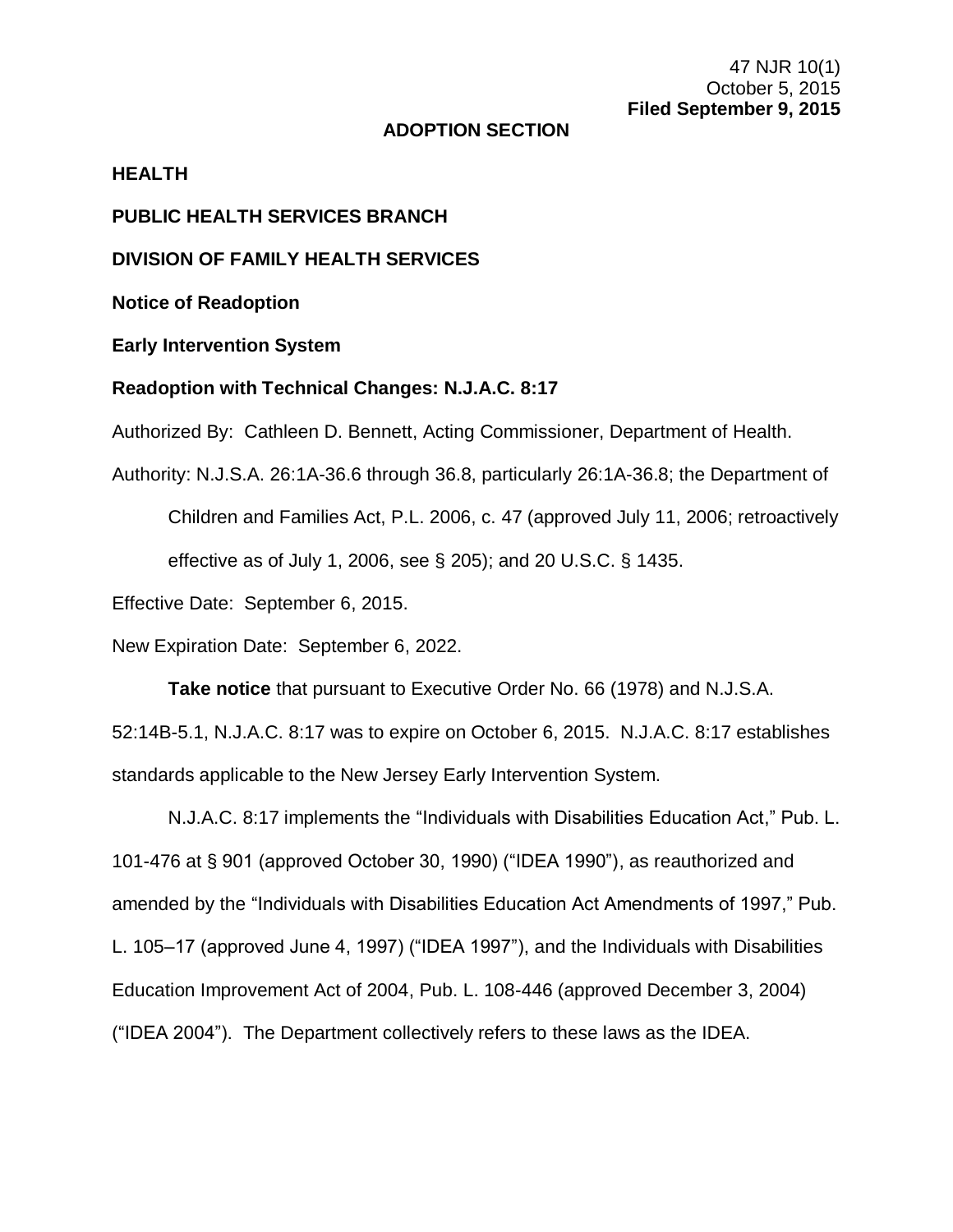In 1999, the United States Department of Education promulgated regulations at 34 CFR Part 303 to implement Part C of the IDEA 1997. 64 Fed. Reg. 12674 (March 12, 1999) ("IDEA 1997 regulations of 1999"). In 2011, the United States Department of Education promulgated final regulations at 34 CFR Part 303 to implement Part C of the IDEA 2004. 76 Fed. Reg. 60140 (September 28, 2011) (effective October 28, 2011) ("2011 Part C regulations").

Because the United States Department of Education had then not yet promulgated regulations implementing Part C of the IDEA 2004, the Department promulgated rules in 2008 at N.J.A.C. 8:17 to implement the IDEA 1997 and the IDEA 1997 regulations of 1999, in accordance with N.J.S.A. 26:1A-36.6 through 36.8. 39 N.J.R. 3645(a) (September 4, 2007), 40 N.J.R. 5696(a) (October 6, 2008). However, existing N.J.A.C. 8:17 incorporates by reference the IDEA and its implementing regulations "as amended and supplemented," so the IDEA 2004 and the 2011 Part C regulations were and are part of N.J.A.C. 8:17 and applicable to the NJEIS as of their effective date. See existing definition of "Act" at N.J.A.C. 8:17-1.3.

The New Jersey Early Intervention System (NJEIS) requires the Department to interact with programs that were formerly part of the Department of Human Services. The Department of Children and Families Act, P.L. 2006, c. 47 (approved July 11, 2006; retroactively effective as of July 1, 2006, see § 205) (DCF Act), established the Department of Children and Families (DCF). The DCF Act transferred jurisdiction over certain children's services that the Department of Human Services provided to the newly established Divisions of Developmental Disabilities and Child Protection and Permanency within the DCF. Programs remaining within the Department of Human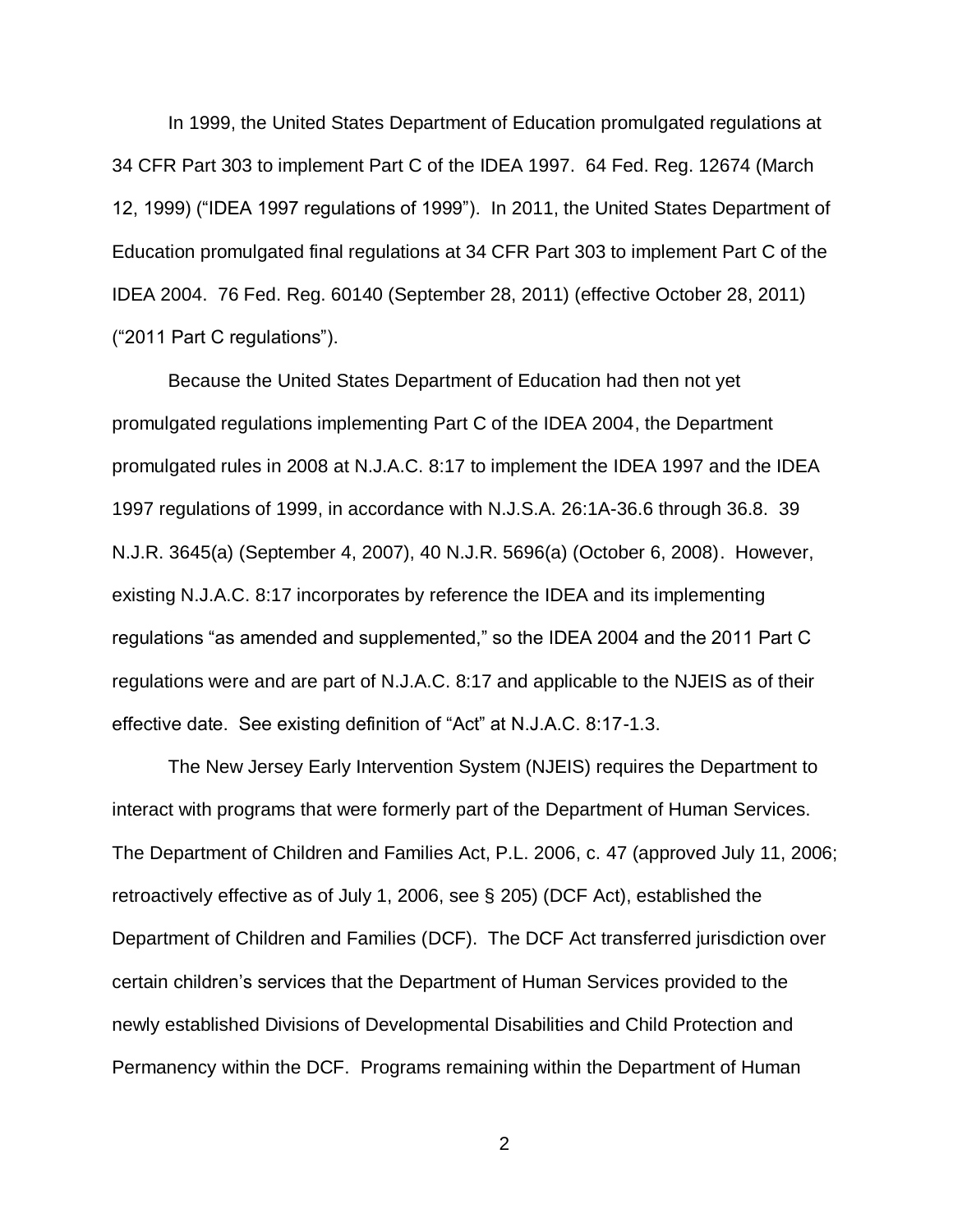Services pursuant to the DCF Act continue to have a role in the implementation of early intervention in New Jersey. Therefore, pursuant to N.J.S.A. 26:1A-36.8 and the DCF Act, the Department developed this notice of readoption in consultation with the Departments of Education, Human Services, and Children and Families.

Subchapter 1 contains general provisions. Subchapter 2 addresses "child find" activities. Subchapter 3 establishes standards for service coordination, regional provider agencies, provider agencies, and practitioners. Subchapter 4 establishes standards for prior notice and parent consent. Subchapter 5 establishes standards for surrogate parents. Subchapter 6 establishes standards for evaluation and assessment. Subchapter 7 establishes eligibility criteria and procedures. Subchapter 8 establishes standards for individualized family service plans. Subchapter 9 addresses financial matters. Subchapter 10 establishes standards for suspension and termination of services. Subchapter 11 establishes standards for transition from the early intervention system. Subchapter 12 establishes standards for the confidentiality of information. Subchapter 13 establishes standards for procedural safeguards. Subchapter 14 establishes standards for a comprehensive system of personnel development. Subchapter 15 establishes personnel standards. Subchapter 16 addresses the central directory and public awareness activities. Subchapter 17 establishes standards for supervision and monitoring of programs. Subchapter 18 establishes standards for data reporting and collection. Chapter Appendix A contains the family cost participation income verification form. Chapter Appendix B contains the family cost participation payment option form. Chapter Appendix C contains the family cost participation application for income adjustment form. Chapter Appendix D contains the individualized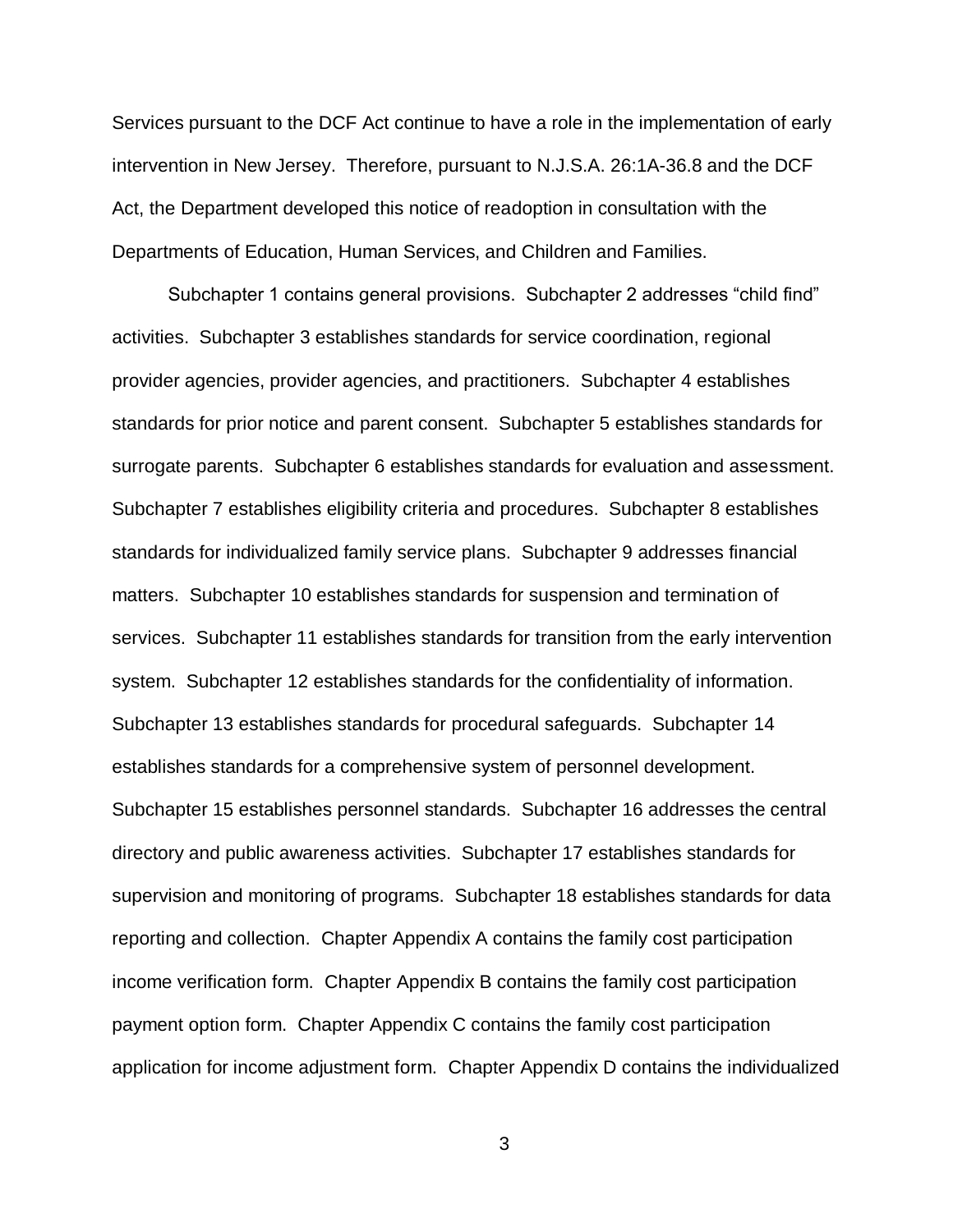family service plan form. Chapter Appendix E contains the table calculating family cost share based on the 2007 Federal poverty guidelines. Chapter Appendix E1 contains the table calculating the family cost share hourly and monthly maximum co-payments based on the 2008 Federal poverty guidelines. Chapter Appendix F contains the formal dispute resolution request form.

While N.J.A.C. 8:17 is generally consistent with the IDEA 2004 and the 2011 Part C regulations governing the states' implementation of early intervention services, the Department is developing rulemaking to revise and reorganize existing N.J.A.C. 8:17 to ensure greater consistency therewith, and anticipates filing this rulemaking with the Office of Administrative Law for processing in the ordinary course. However, this rulemaking will not be effective prior to the expiration of existing N.J.A.C. 8:17.

The Commissioner has reviewed N.J.A.C. 8:17 and has determined that, subject to the technical changes described below, and pending the finalization of the anticipated rulemaking described above, the existing chapter remains necessary, proper, reasonable, efficient, understandable and responsive to the purposes for which it was originally promulgated, and should be readopted.

The Department is making the following technical changes pursuant to N.J.S.A. 52:14B-5.1 and N.J.A.C. 1:30-6.4(h).

At N.J.A.C. 8:17-1.2, Scope, and throughout the chapter, the Department is correcting references to the Department to reflect the change in the Department's name pursuant to N.J.S.A. 26:1A-2.1, and to correct the Department's contact information.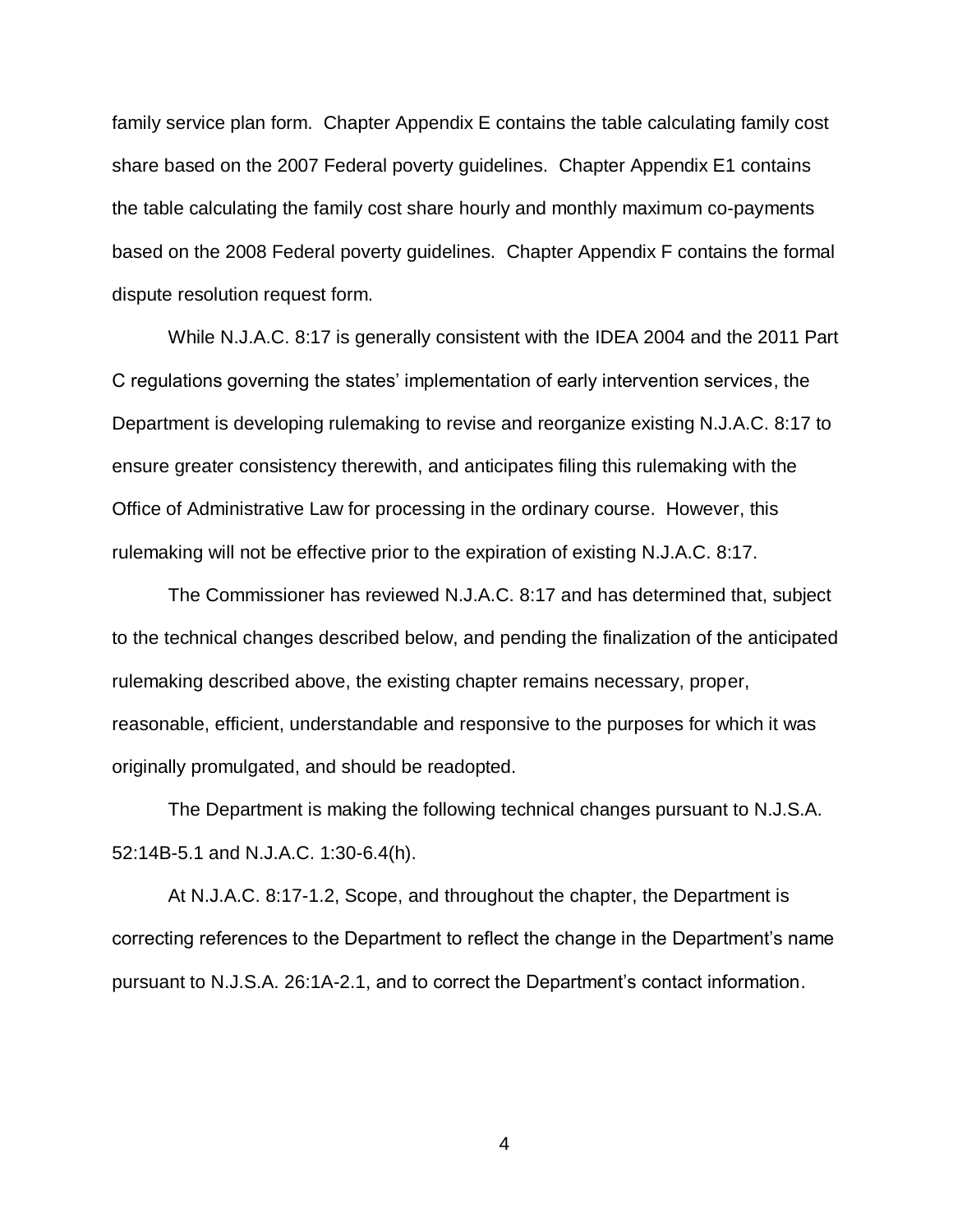At N.J.A.C. 8:17-1.3, the Department is amending the definitions of the "Academy of Certification of Vision Rehabilitation and Education Professionals" and the "Procedural Safeguards Office" to update these entities' respective contact information.

At N.J.A.C. 8:17-15.2, Criminal background checks, the Department is deleting the word, "it," and adding in its stead the word "if," to correct a typographical error and for correct grammar.

Therefore, pursuant to N.J.S.A. 52:14B-5.1.c(1) and N.J.A.C. 1:30-6.4(h), and with the technical corrections described above, N.J.A.C. 8:17 is readopted and shall continue in effect for seven years.

**Full text** of the adopted technical changes follows (additions indicated in boldface **thus**; deletions indicated in brackets [thus]):

#### 8:17-1.2 Scope

(a) This chapter applies to:

1. The Department of Health [and Senior Services] (Department), in conjunction with the Departments of Education, Children and Families, and Human Services;

2. – 4. (No change.)

## 8:17-1.3 Definitions

The following words and terms, when used in this chapter, have the following meanings, unless the context clearly indicates otherwise:

"Academy for Certification of Vision Rehabilitation and Education Professionals" means the entity by that name for which the contact information is Academy for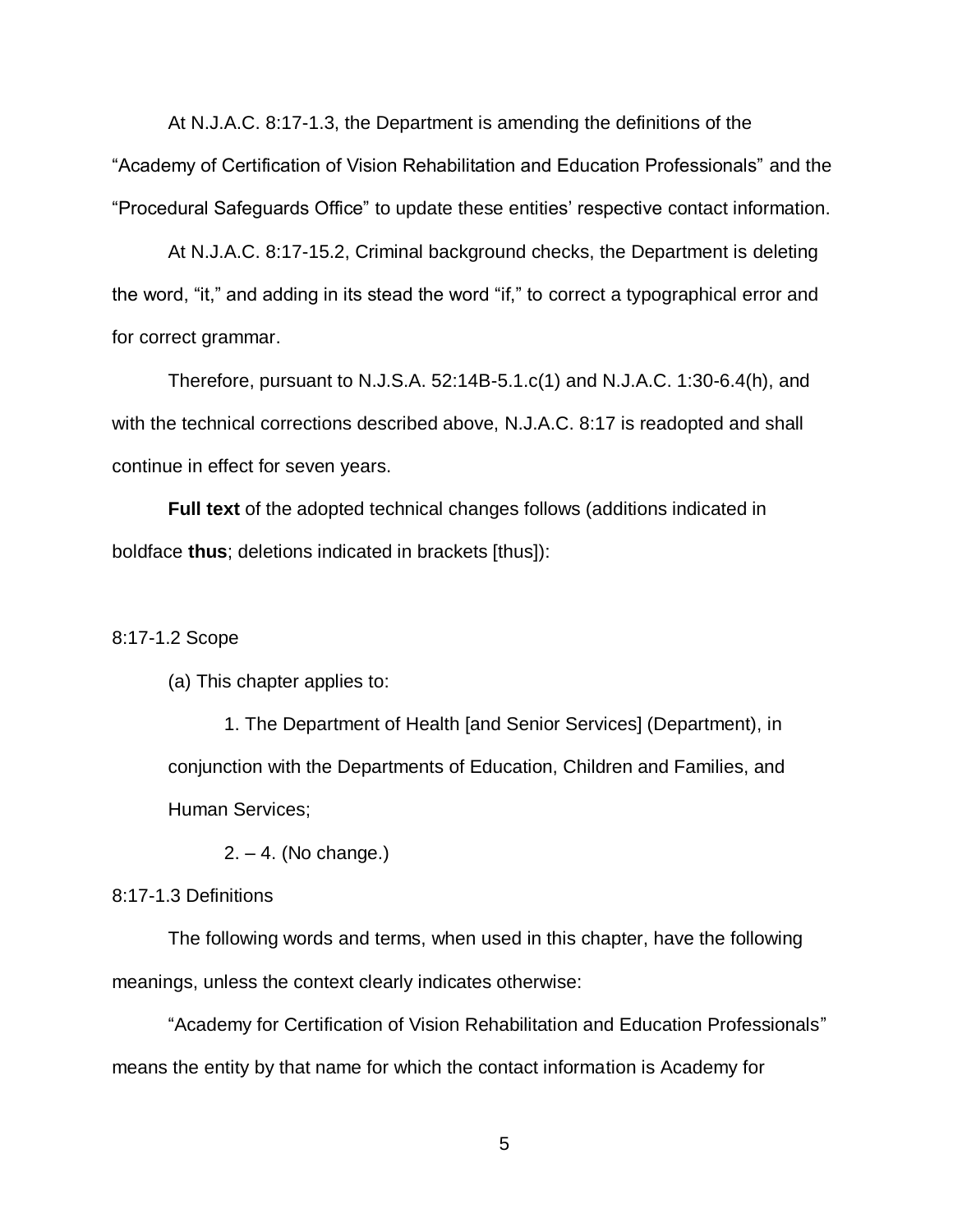Certification of Vision Rehabilitation and Education Professionals, [3333 N. Campbell Ave, Suite 11] **4732 N. Oracle Road, Suite 217**, Tucson, AZ [85719] **85705**, (520) 887- 6816, telefacsimile (520) 887-6826, www.acvrep.org.

…

"Commissioner" means **the** Commissioner of the Department of Health [and Senior Services].

…

"Department" or "lead agency" means the New Jersey Department of Health [and Senior Services], of which the mailing address is:

1. New Jersey Department of Health [and Senior Services], [P.O.] **PO** Box 360, Trenton, NJ 08625-0360[,]**;** or[, when specifically used for NJEIS inquiries;]

2. [New Jersey Department of Health and Senior Services,] **For NJEIS inquiries,** New Jersey Early Intervention System, [P.O.] **NJ Department of Health, PO** Box 364, Trenton, NJ 08625-0364.

…

…

"Procedural Safeguards Office" means the office within the [Department] **NJEIS** designated to coordinate dispute resolution processes involving allegations of Part C violations, [of] **for** which the mailing address is Procedural Safeguards Office, **NJEIS, Division of Family Health Services, Public Health Services Branch,** New Jersey Department of Health [and Senior Services, Public Health Services Branch, Division of Family Health Services, P.O.] **PO** Box 364, Trenton, NJ 08625-0364.